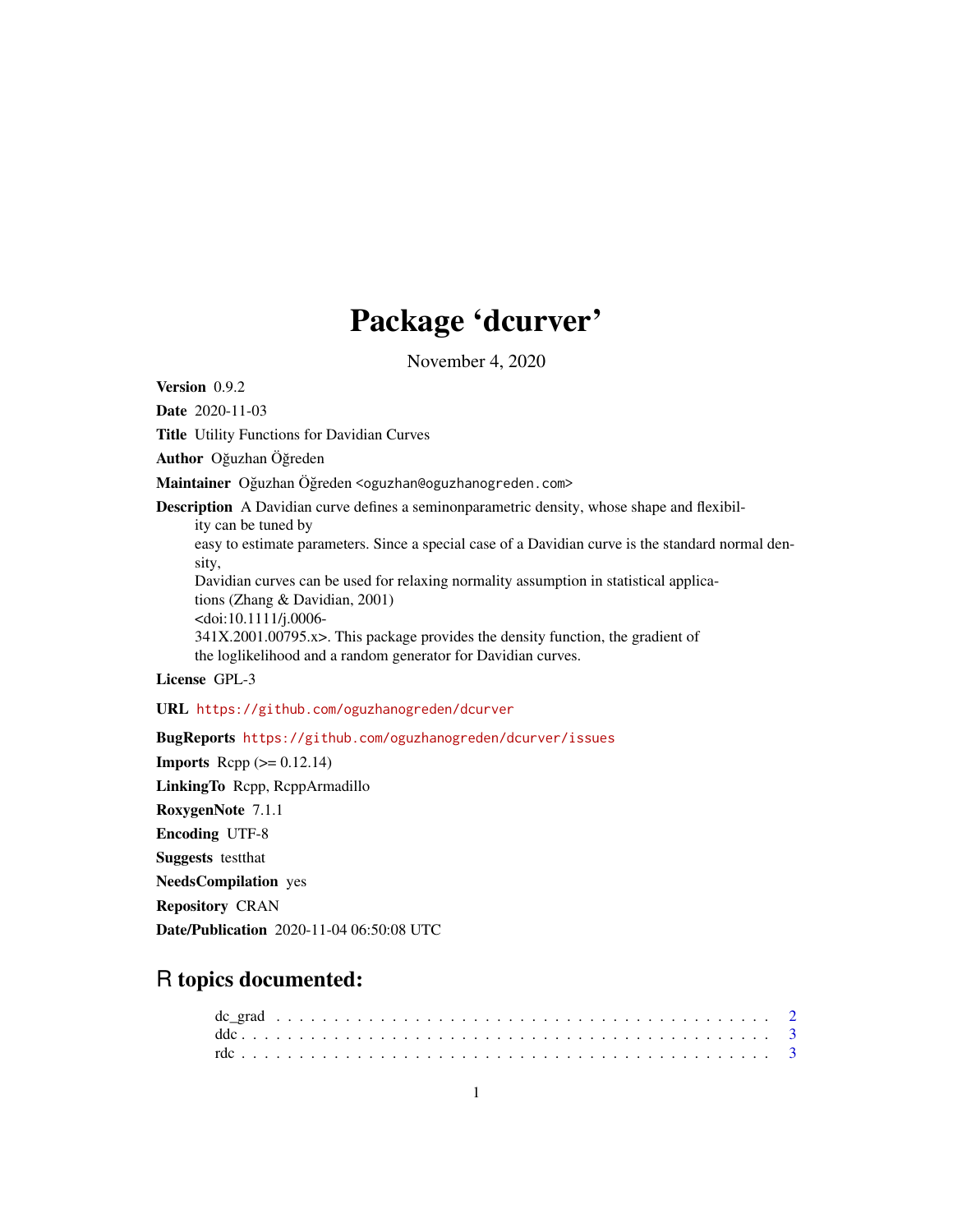#### <span id="page-1-0"></span>**Index** [5](#page-4-0). The second state of the second state of the second state of the second state of the second state of the second state of the second state of the second state of the second state of the second state of the second

# Description

Provides the gradient for use in estimation.

# Usage

dc\_grad(x, phi)

# Arguments

|     | A vector of observations.                                             |
|-----|-----------------------------------------------------------------------|
| phi | phi Davidian curve parameters. A maximum of 10 parameters is allowed. |

# Details

Woods & Lin (2009) provide the gradient (Equations 17 and 18). Note that the gradient is not defined for  $phi = 0.0$ .

### References

Woods, C. M., & Lin, N. (2009). Item response theory with estimation of the latent density using Davidian curves. *Applied Psychological Measurement, 33*(2), 102-117. doi: [10.1177/0146621608319512](https://doi.org/10.1177/0146621608319512)

# Examples

```
# The loglikelihood of a univariate Davidian curve is given by,
dc_LL <- function(phi, dat) {
 sum(log(ddc(dat, phi)))
}
# dc_grad can be used for obtaining the gradient of this loglikelihood as follows:
dc_LL_GR <- function(phi, dat) {
 colSums(dc_grad(dat, phi))
}
# This can be verified by numerical approximation.
# For instance, using numDeriv package:
## Not run:
phi <- c(-5, 2.5, 10)
d \le runif(10, -5, 5)
dc_LL_GR(phi, d)
numDeriv::grad(dc_LL, x = phi, dat = d)phi <- c(-5, 0, 10)
dc_LL_GR(phi, d)
```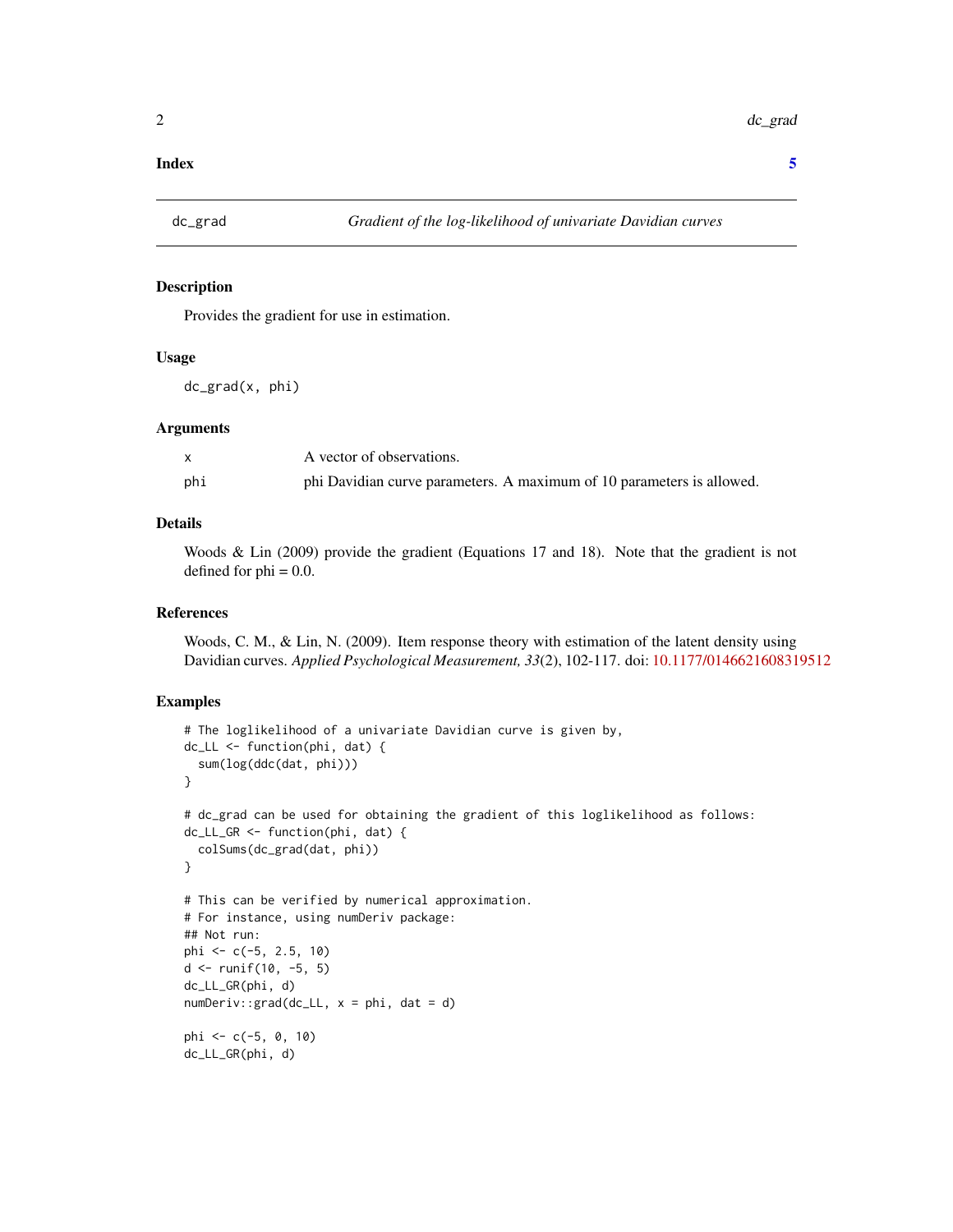<span id="page-2-0"></span>## End(Not run)

# ddc *Density function for univariate Davidian curves*

# Description

Returns the density for a vector of x.

# Usage

ddc(x, phi)

# Arguments

|     | vector of quantiles.                                              |
|-----|-------------------------------------------------------------------|
| phi | Davidian curve parameters. A maximum of 10 parameters is allowed. |

# Examples

curve(ddc(x, 1.570789), -6, 6) # Approximately normal.

phi <- c(77.32, 78.51, 76.33, 77.16) curve(ddc(x, phi), -6, 6) # A bimodal density. integrate(ddc, phi = phi, lower = -Inf, upper = Inf) # Integrates to 1.

rdc *Random samples from univariate Davidian curves*

# Description

Returns n samples from a univariate Davidian curve.

# Usage

rdc(n, phi)

# Arguments

|     | Number of observations to be sampled.                             |
|-----|-------------------------------------------------------------------|
| phi | Davidian curve parameters. A maximum of 10 parameters is allowed. |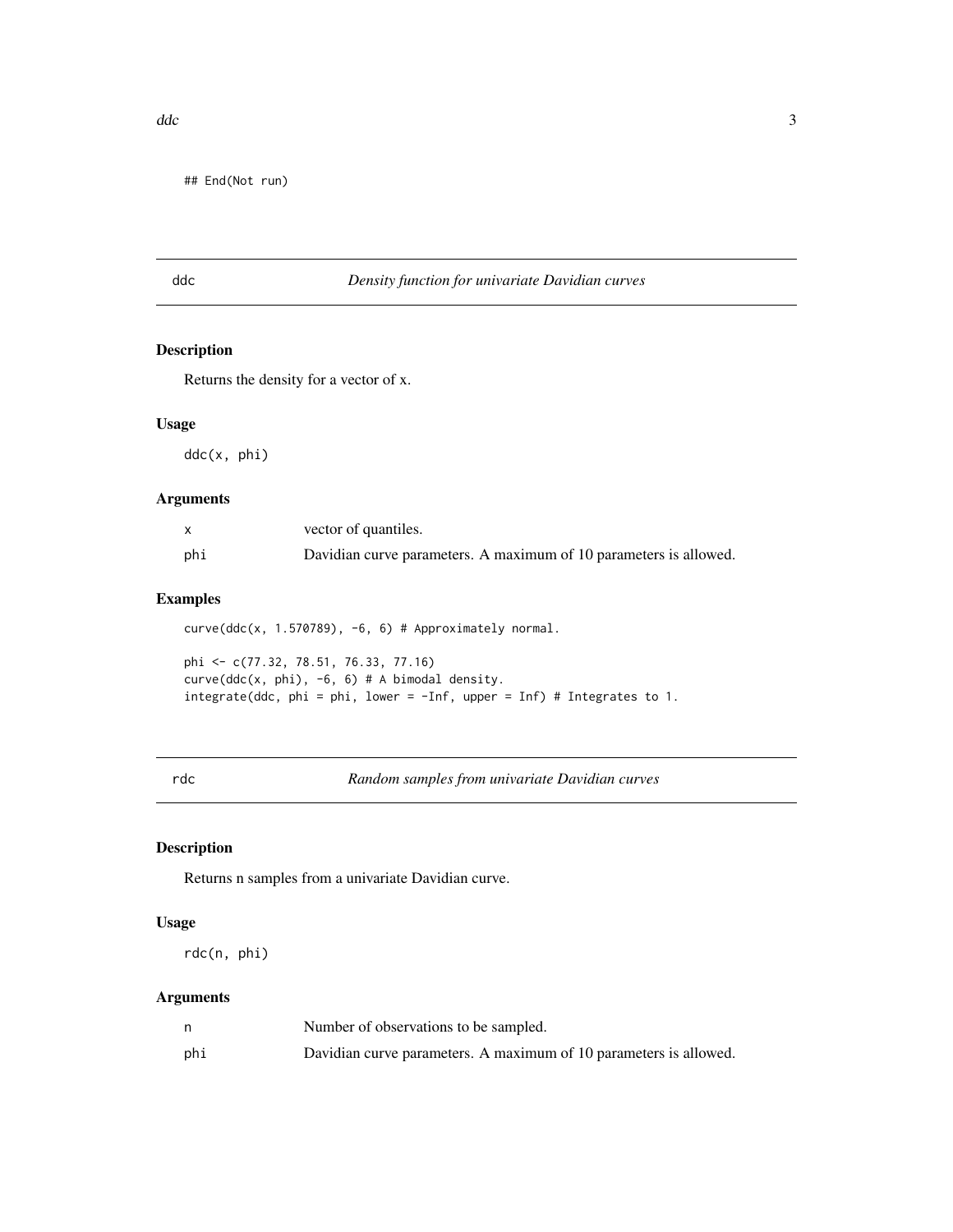# Sample from the standard normal Davidian curve: hist(rdc(1000, 1.570789), xlim = c(-6, 6), ylim = c(0, 0.5), freq = FALSE, breaks = 20)  $curve(dnorm(x), -6, 6, col = "blue", lwd = 1, add = TRUE)$  $curve(ddc(x, 1.570789), -6, 6, col = "red", 1wd = 2, 1ty = 3, add = TRUE)$ 

```
# Sample from a bimodal density:
phi <- c(77.32, 78.51, 76.33, 77.16)
hist(rdc(1000, phi), xlim = c(-6, 6), ylim = c(0, 0.4), freq = FALSE, breaks = "fd")
curve(ddc(x, phi), -6, 6, col = "red", lwd = 2, lty = 3, add = TRUE)
```